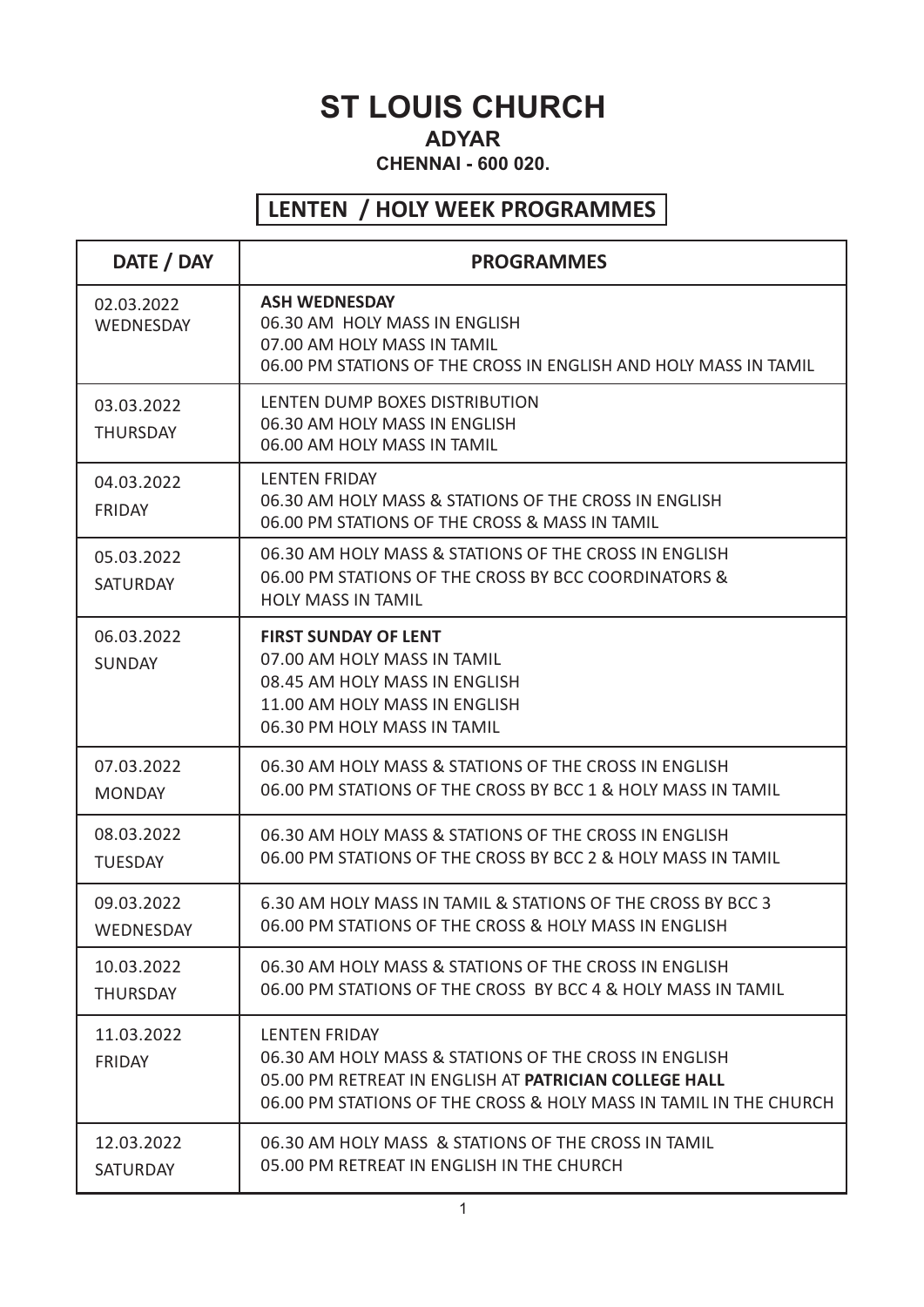| 13.03.2022<br><b>SUNDAY</b>   | <b>SECOND SUNDAY OF LENT</b><br>07.00 AM HOLY MASS IN TAMIL<br>08.45 AM HOLY MASS IN ENGLISH<br>10.00 AM : RETREAT & HOLY MASS IN ENGLISH<br>06.30 PM HOLY MASS IN TAMIL |
|-------------------------------|--------------------------------------------------------------------------------------------------------------------------------------------------------------------------|
| 14.03.2022                    | 06.30 AM HOLY MASS & STATIONS OF THE CROSS IN ENGLISH                                                                                                                    |
| <b>MONDAY</b>                 | 06.00 PM STATIONS OF THE CROSS BY BCC 5 & HOLY MASS IN TAMIL                                                                                                             |
| 15.03.2022                    | 06.30 AM HOLY MASS & STATIONS OF THE CROSS IN ENGLISH                                                                                                                    |
| <b>TUESDAY</b>                | 06.00 PM STATIONS OF THE CROSS BY BCC 6 & HOLY MASS IN TAMIL                                                                                                             |
| 16.03.2022                    | 06.30 AM HOLY MASS & STATIONS OF THE CROSS BY BCC 7/8 IN TAMIL                                                                                                           |
| WEDNESDAY                     | 06.00 PM STATIONS OF THE CROSS & HOLY MASS IN ENGLISH                                                                                                                    |
| 17.03.2022<br><b>THURSDAY</b> | <b>FEAST OF ST PATRICK</b><br>06.30 AM FESTAL HOLY MASS & STATIONS OF THE CROSS IN ENGLISH<br>06.00 PM FESTAL HOLY MASS & STATIONS OF THE CROSS IN TAMIL                 |
| 18.03.2022<br><b>FRIDAY</b>   | <b>LENTEN FRIDAY</b><br>06.30 AM HOLY MASS & STATIONS OF THE CROSS IN ENGLISH<br>05.00 PM RETREAT IN TAMIL : STATIONS/HOLY MASS/TALK/<br><b>HEALING SERVICES</b>         |
| 19.03.2022<br><b>SATURDAY</b> | <b>FEAST OF ST JOSEPH</b><br>06.30 AM FEASTAL HOLY MASS & STATIONS OF THE CROSS IN ENGLISH<br>05.00 PM RETREAT IN TAMIL                                                  |
| 20.03.2022<br><b>SUNDAY</b>   | <b>THIRD SUNDAY OF LENT</b><br>07.00 AM TAMIL/8.45 AM ENGLISH/11.00 AM ENGLISH/<br>4.30 PM: RETREAT IN TAMIL /HOLY MASS/TALK/HEALING SERVICES                            |
| 21.03.2022                    | 06.30 AM HOLY MASS & STATIONS OF THE CROSS IN ENGLISH                                                                                                                    |
| <b>MONDAY</b>                 | 06.00 PM STATIONS OF THE CROSS BY BCC 9/11 & HOLY MASS IN TAMIL                                                                                                          |
| 22.03.2022                    | 06.30 AM HOLY MASS & STATIONS OF THE CROSS IN ENGLISH                                                                                                                    |
| <b>TUESDAY</b>                | 06.00 PM STATIONS OF THE CROSS BY BCC 10 & HOLY MASS IN TAMIL                                                                                                            |
| 23.03.2022                    | 06.30 AM HOLY MASS & STATIONS OF THE CROSS BY BCC 12                                                                                                                     |
| WEDNESDAY                     | 06.00 PM STATIONS OF THE CROSS & HOLY MASS IN ENGLISH                                                                                                                    |
| 24.03.2022                    | 06.30 AM HOLY MASS & STATIONS OF THE CROSS IN ENGLISH                                                                                                                    |
| <b>THURSDAY</b>               | 06.00 PM STATIONS OF THE CROSS BY BCC 13 & HOLY MASS IN TAMIL                                                                                                            |
| 25.03.2022<br>FRIDAY          | <b>FEAST OF ANNOUNCIATION</b><br>06.30 AM FESTAL HOLY MASS & STATIONS OF THE CROSS IN ENGLISH<br>06.00 PM STATIONS OF THE CROSS & FESTAL HOLY MASS IN TAMIL              |
| 26.03.2022                    | 06.30 AM HOLY MASS & STATIONS OF THE CROSS IN ENGLISH                                                                                                                    |
| <b>SATURDAY</b>               | 06.00 PM STATIONS OF THE CROSS BY SVP & HOLY MASS IN TAMIL                                                                                                               |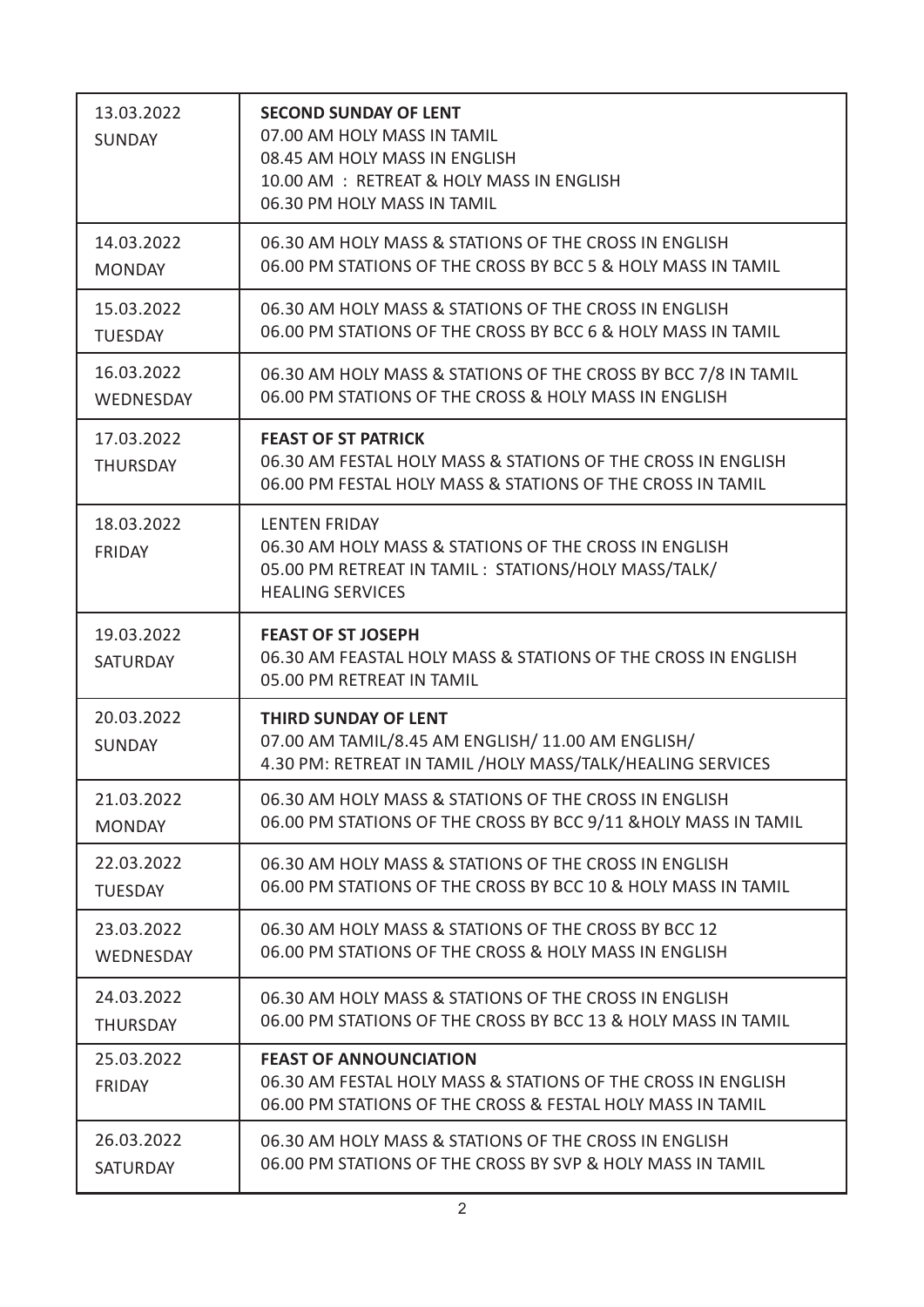| 27.03.2022<br><b>SUNDAY</b>   | <b>FOURTH SUNDAY OF LENT - LENTEN PILGRIMAGE TO CHETPET, VELLORE</b><br>07.00 AM HOLY MASS IN TAMIL<br>08.45 AM HOLY MASS IN ENGLISH<br>11.00 AM HOLY MASS IN ENGLISH<br>06.30 PM HOLY MASS IN TAMIL |  |
|-------------------------------|------------------------------------------------------------------------------------------------------------------------------------------------------------------------------------------------------|--|
| 28.03.2022                    | 06 30 AM HOLY MASS & STATIONS OF THE CROSS IN ENGLISH                                                                                                                                                |  |
| <b>MONDAY</b>                 | 06 00 PM STATIONS OF THE CROSS BY CHILDREN & HOLY MASS IN TAMIL                                                                                                                                      |  |
| 29.03.2022                    | 06 30 AM HOLY MASS & STATIONS OF THE CROSS IN ENGLISH                                                                                                                                                |  |
| <b>TUESDAY</b>                | 06 00 PM STATIONS OF THE CROSS BY YOUTH & HOLY MASS IN TAMIL                                                                                                                                         |  |
| 30.03.2022                    | 6.30 AM HOLY MASS & STATIONS OF THE CROSS BY ELDERS IN TAMIL                                                                                                                                         |  |
| <b>WEDNESDAY</b>              | 06.00 PM STATIONS OF THE CROSS & HOLY MASS IN ENGLISH                                                                                                                                                |  |
| 31.03.2022                    | 06 30 AM HOLY MASS & STATIONS OF THE CROSS IN ENGLISH                                                                                                                                                |  |
| <b>THURSDAY</b>               | 06 00 PM STATIONS OF THE CROSS BY VOLUNTEERS & HOLY MASS IN TAMIL                                                                                                                                    |  |
| 01.04.2022<br><b>FRIDAY</b>   | <b>LENTEN FRIDAY</b><br>06 30 AM HOLY MASS & STATIONS OF THE CROSS IN ENGLISH<br>06.00 PM STATIONS OF THE CROSS & HOLY MASS IN TAMIL                                                                 |  |
| 02.04.2022                    | 06 30 AM HOLY MASS & STATIONS OF THE CROSS IN ENGLISH                                                                                                                                                |  |
| <b>SATURDAY</b>               | 06 00 PM STATIONS OF THE CROSS BY LEGIONARIES & HOLY MASS IN TAMIL                                                                                                                                   |  |
| 03.04.2022<br><b>SUNDAY</b>   | <b>FIFTH SUNDAY OF LENT</b><br>07.00 AM HOLY MASS IN TAMIL<br>08.45 AM HOLY MASS IN ENGLISH<br>11.00 AM HOLY MASS IN ENGLISH<br>06.30 PM HOLY MASS IN TAMIL                                          |  |
| 04.04.2022                    | 06.30 AM HOLY MASS & STATIONS OF THE CROSS IN ENGLISH                                                                                                                                                |  |
| <b>MONDAY</b>                 | 06.00 PM STATIONS OF THE CROSS BY FAMILIES & HOLY MASS IN TAMIL                                                                                                                                      |  |
| 05.04.2022                    | 06.30 AM HOLY MASS & STATIONS OF THE CROSS IN ENGLISH                                                                                                                                                |  |
| <b>TUESDAY</b>                | 06.00 PM STATIONS OF THE CROSS BY RELIGIOUS & HOLY MASS IN TAMIL                                                                                                                                     |  |
| 06.04.2022<br>WEDNESDAY       | <b>CONFESSIONS</b><br>FROM 07.00 AM TO 09.00 AM & 05.00 PM TO 08.00 PM FOR ZONE 1<br>06.30 AM HOLY MASS & STATIONS OF THE CROSS IN TAMIL<br>06.00 PM STATIONS OF THE CROSS & HOLY MASS IN ENGLISH    |  |
| 07.04.2022<br><b>THURSDAY</b> | <b>CONFESSIONS</b><br>FROM 07.00 AM TO 09.00 AM & 05.00 PM TO 08.00 PM FOR ZONE 2<br>06 30 AM HOLY MASS & STATIONS OF THE CROSS IN ENGLISH<br>06.00 PM STATIONS OF THE CROSS & HOLY MASS IN TAMIL    |  |
| 08.04.2022<br><b>FRIDAY</b>   | <b>LENTEN FRIDAY</b><br>06.30 AM HOLY MASS & STATIONS OF THE CROSS IN ENGLISH<br>06.00 PM SHORT STATIONS OF THE CROSS & HOLY MASS IN TAMIL<br>06.45 PM PASSION PLAY IN TAMIL                         |  |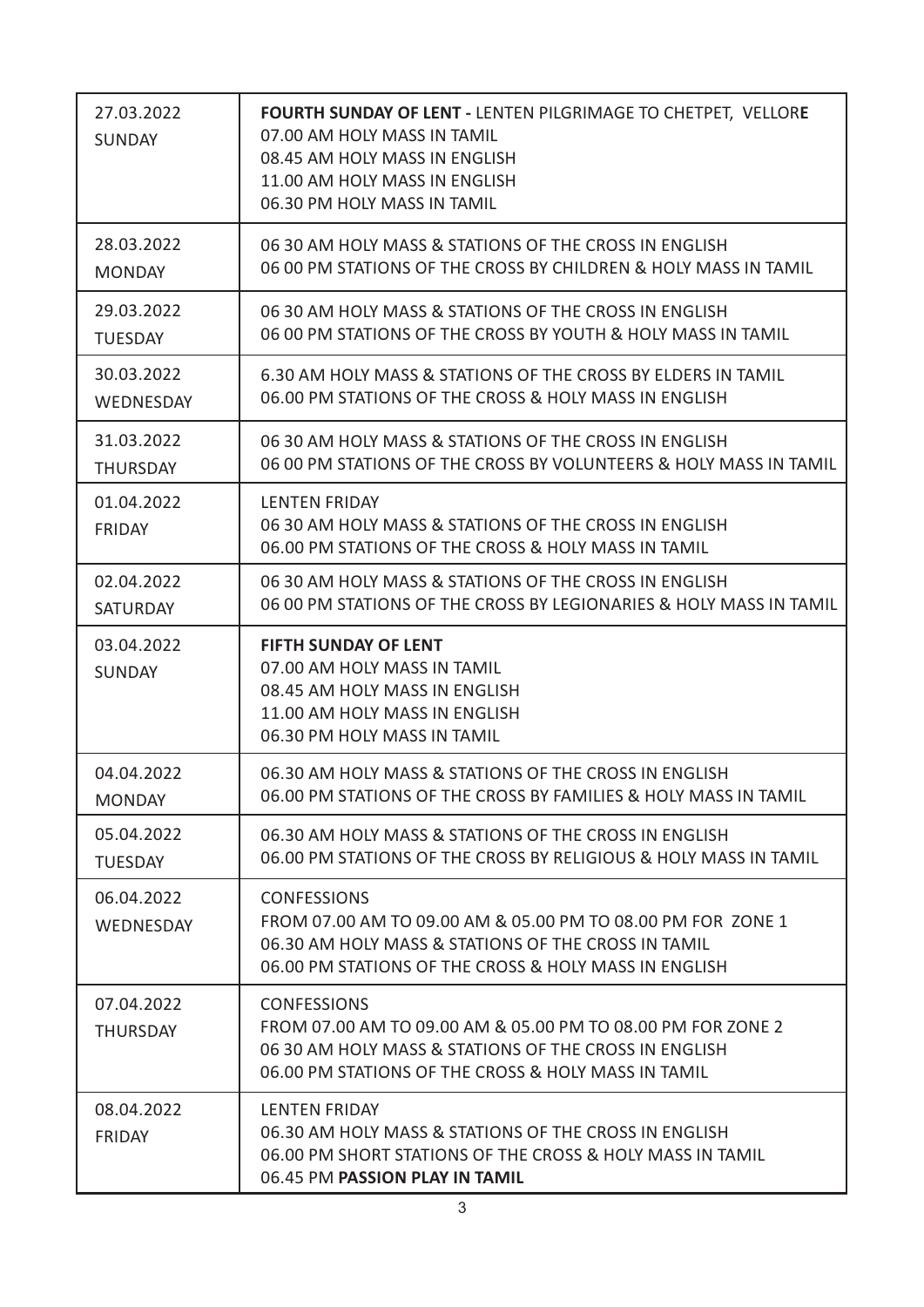| 09.04.2022<br><b>SATURDAY</b>                             | 06.30 AM HOLY MASS & STATIONS OF THE CROSS IN ENGLISH<br>05.00 PM INTENSE LENTEN RETREAT / HOLY MASS IN TAMIL                                                                                                                                                                                                                                                                         |
|-----------------------------------------------------------|---------------------------------------------------------------------------------------------------------------------------------------------------------------------------------------------------------------------------------------------------------------------------------------------------------------------------------------------------------------------------------------|
| 10.04.2022<br><b>PASSION</b><br><b>SUNDAY</b>             | <b>PALM SUNDAY</b><br>06.30 AM TAMIL- PROCESSION FROM ST MICHAEL'S ACADEMY AND<br>FOLLOWED BY HOLY MASS IN THE CHURCH<br>08.15 AM ENGLISH - PROCESSION FROM ST MICHAEL'S ACADEMY AND<br>FOLLOWED BY HOLY MASS IN THE CHURCH<br>11.00 AM HOLY MASS IN ENGLISH<br>ALL CAN ATTEND THE ARCHDIOCESAN STATIONS OF THE CROSS &<br><b>HOLY MASS IN LITTLE MOUNT</b><br><b>NO EVENING MASS</b> |
| 11.04.2022<br><b>HOLY</b><br><b>MONDAY</b>                | <b>CONFESSIONS</b><br>FROM 07.00 AM TO 09.00 AM & 05.00 PM TO 08.00 PMFOR ZONE 3<br>06.30 AM HOLY MASS & STATIONS OF THE CROSS IN ENGLISH<br>06.00 PM STATIONS OF THE CROSS & HOLY MASS IN TAMIL                                                                                                                                                                                      |
| 12.04.2022<br><b>HOLY TUESDAY</b>                         | SANCTIFICATION DAY<br>06.30 AM HOLY MASS & STATIONS OF THE CROSS IN ENGLISH<br><b>NO EVENING HOLY MASS</b>                                                                                                                                                                                                                                                                            |
| 13.04.2022<br><b>HOLY</b><br>WEDNESDAY                    | <b>CONFESSIONS</b><br>FROM 07.00 AM TO 09.00 AM & 05.00 PM TO 08.00 PM FOR ZONE 4<br>06.30 AM HOLY MASS & STATIONS OF THE CROSS IN ENGLISH<br>06.00 PM STATIONS OF THE CROSS & HOLY MASS IN TAMIL                                                                                                                                                                                     |
| 14.04.2022<br><b>MAUNDY</b><br><b>THURSDAY</b>            | <b>NO MORNING MASS</b><br>06.00 PM HOLY MASS IN ENGLISH IN THE CHURCH<br>06.00 PM HOLY MASS IN ST MICHAEL'S ACADEMY IN TAMIL                                                                                                                                                                                                                                                          |
| 15.04.2022<br><b>GOOD FRIDAY</b>                          | 10.00 AM STATIONS OF THE CROSS IN ENGLISH<br>11.00 AM STATIONS OF THE CROSS IN MALAYALAM<br>03.00 PM PASSION SERVICES IN ENGLISH AT PATRICIAN COLLEGE HALL<br>02.00 PM STATIONS OF THE CROSS FROM PATRICIAN'S COLLEGE TO<br><b>CHURCH IN TAMIL</b><br>03 00 PM PASSION SERVICES IN TAMIL IN THE CHURCH                                                                                |
| 16.04.2022<br><b>HOLY SATURDAY</b><br><b>EASTER VIGIL</b> | 09.00 PM HOLY MASS IN ENGLISH<br>11.00 PM HOLY MASS IN TAMIL                                                                                                                                                                                                                                                                                                                          |
| 17.04.2022<br><b>EASTER SUNDAY</b>                        | 07.00 AM HOLY MASS IN ENGLISH<br>08.45 AM HOLY MASS IN TAMIL<br>11.00 AM HOL MASS IN ENGLISH<br><b>NO EVENING MASS</b>                                                                                                                                                                                                                                                                |